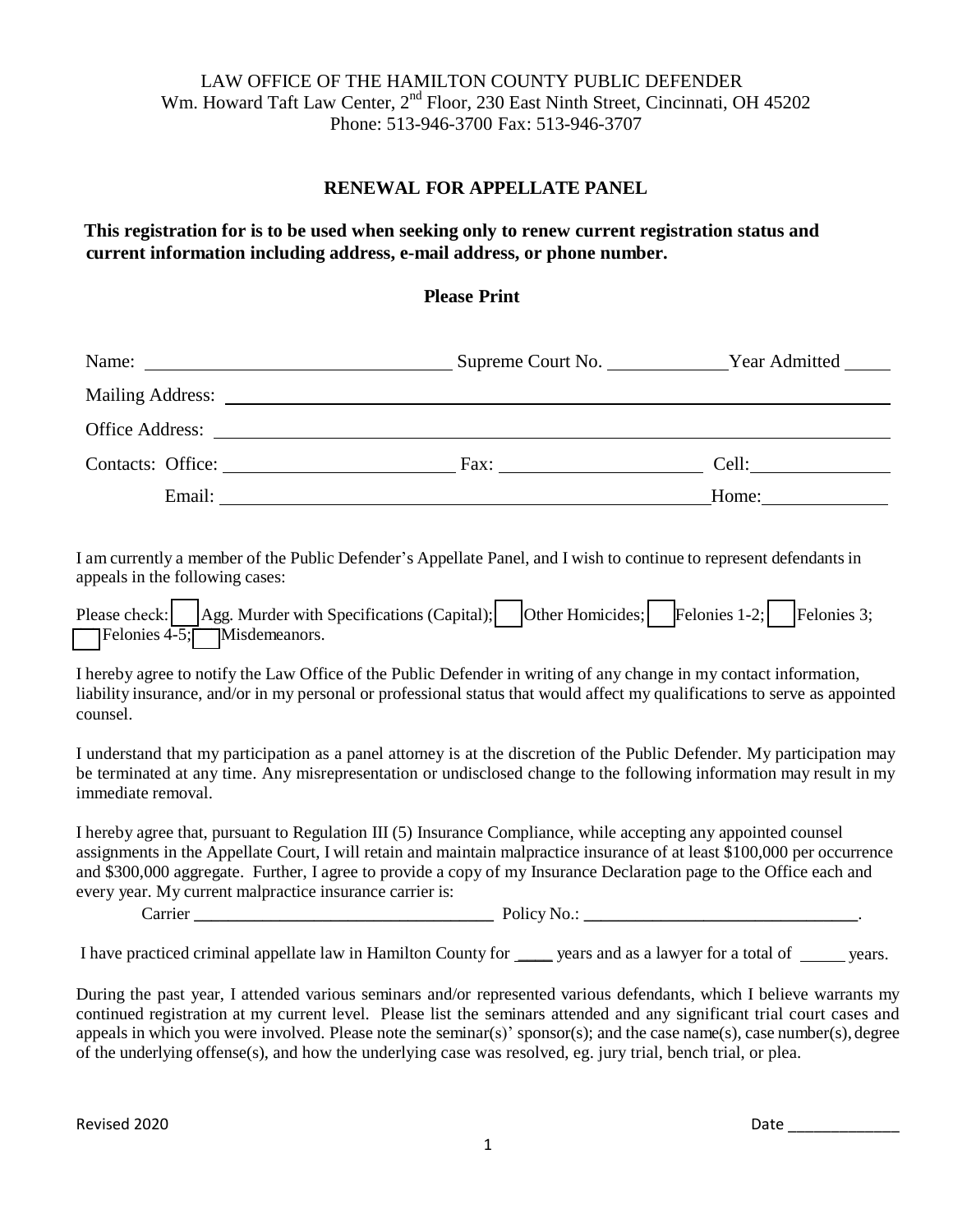### **SEMINARS**

# SIGNIFICANT TRIAL COURT CASES

# SIGNIFICANT APPELLATE COURT CASES

\* Please attach a copy of a significant appellate brief written by the applicant within the last year.

Revised 2020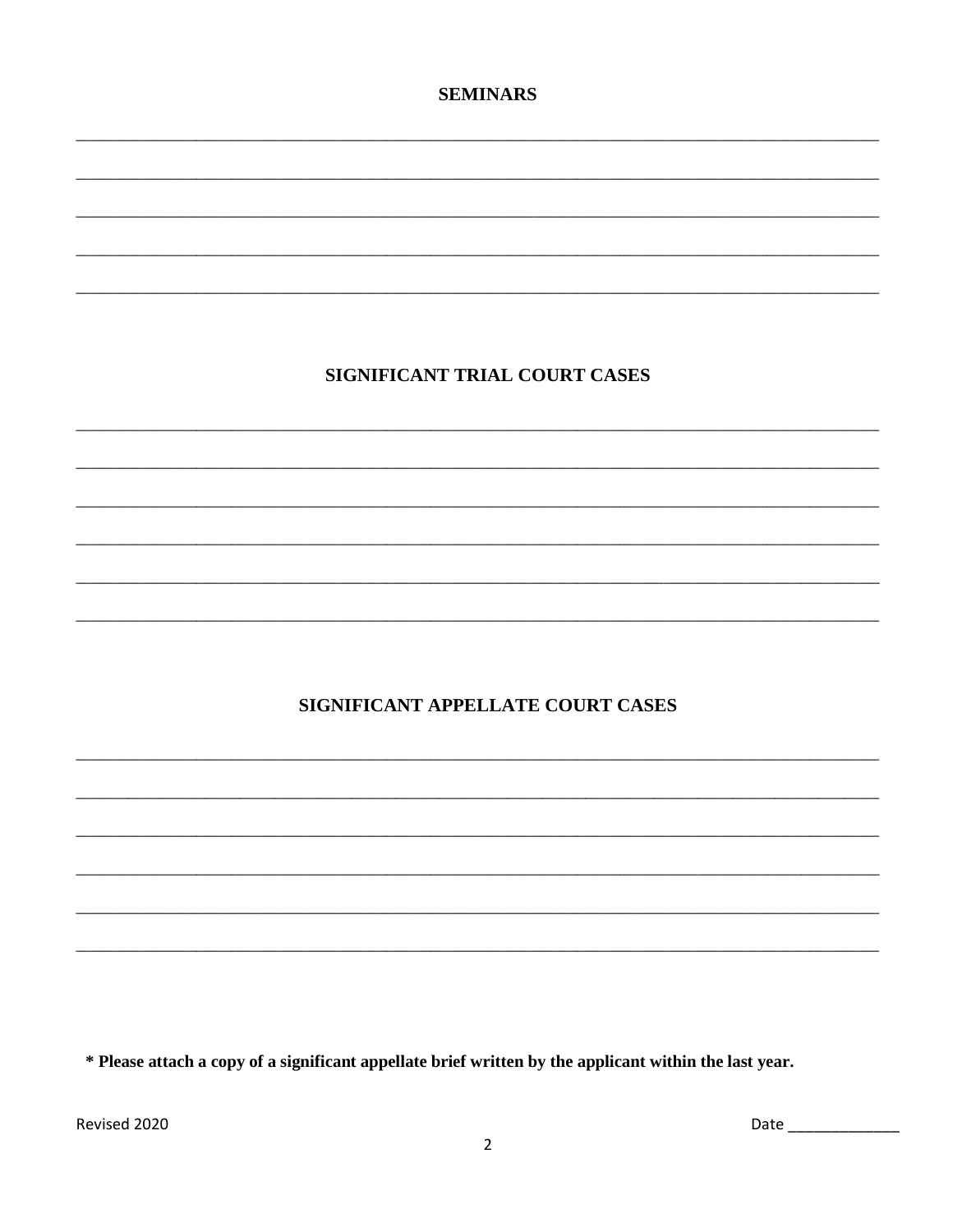| I would like to participate in the mentoring program either as a mentor | or mentee l |  |
|-------------------------------------------------------------------------|-------------|--|
|                                                                         |             |  |

I understand and agree that if I am assigned a case by a trial judge or the appellate court that exceeds my qualifications, I will report said fact to the Law Office of the Public Defender and request assistance. Please check: I agree

I agree that if I receive an Entry Appointing Appellate Counsel that allows me to appeal to the First District Court of Appeals **and,** if necessary, to the Ohio Supreme Court, and I lose the appeal in the First District, I will continue the direct appeal to the Ohio Supreme Court after consultation with and approval by my client. I also agree that if I receive an Entry Appointing Appellate Counsel that allows me to appeal to the First District Court of Appeals **only**, and I lose the appeal in the First District, I will promptly notify my client of his/her right to appeal to the Ohio Supreme Court; the pertinent time limitations for that filing; and the fact that I will not be handling that appeal. Finally, I agree that if I receive an Entry Appointing Appellate Counsel that allows me to appeal to the First District Court of Appeals **only**, should I win the appeal in the First District and the State of Ohio appeals to the Ohio Supreme Court, I will continue to represent my client in the Ohio Supreme Court by requesting that such Court appoint me to continue that direct appeal. Please check: I agree  $\Box$ .

I understand that vouchers are to be submitted within thirty days of case termination. Failure to submit the voucher in a timely fashion will result in a 50% reduction in the fee. Please check: I understand  $\Box$ 

I agree that every two years, I shall have a minimum of twelve CLE hours in criminal practice and procedure, of which six of my CLE hours shall be concentrated in the area of criminal appellate practice and procedures. Please check: I  $\angle$  agree

I am/have been the subject of an ethical grievance/disciplinary/contempt proceeding in connection to my professional license. Please check: True **False is a license**. If true, please attach a detailed explanation of the proceedings and outcome.

I agree to make myself available to have my picture taken to be maintained in an inter-office directory of panel and contract attorneys. Please check: I agree

I have been provided a copy and have read the Standards, Guidelines, and Regulations of the Law Office of the Hamilton County Public Defender available online at [www.hamiltoncountypd.org](http://www.hamiltoncountypd.org/) and hereby certify that I was admitted to the Bar in (year) and have practiced criminal law for vears. Although in appellate practice it is difficult to personally interview clients who are often already transferred to the Ohio Department of Rehabilitation and Corrections by the time appellate counsel is appointed, I agree to immediately contact my client personally or by letter upon being appointed; and I agree to confer with them in person if possible, or by mail as often as necessary to effectively represent them in their appeal. Please check: I agree  $\Box$ .

I have read and understand the Attorney Qualifications established for appointed counsel as set out O.A.C. 120-1-10 and agree that I am in compliance with the training and experience listed therein. Please check: I agree